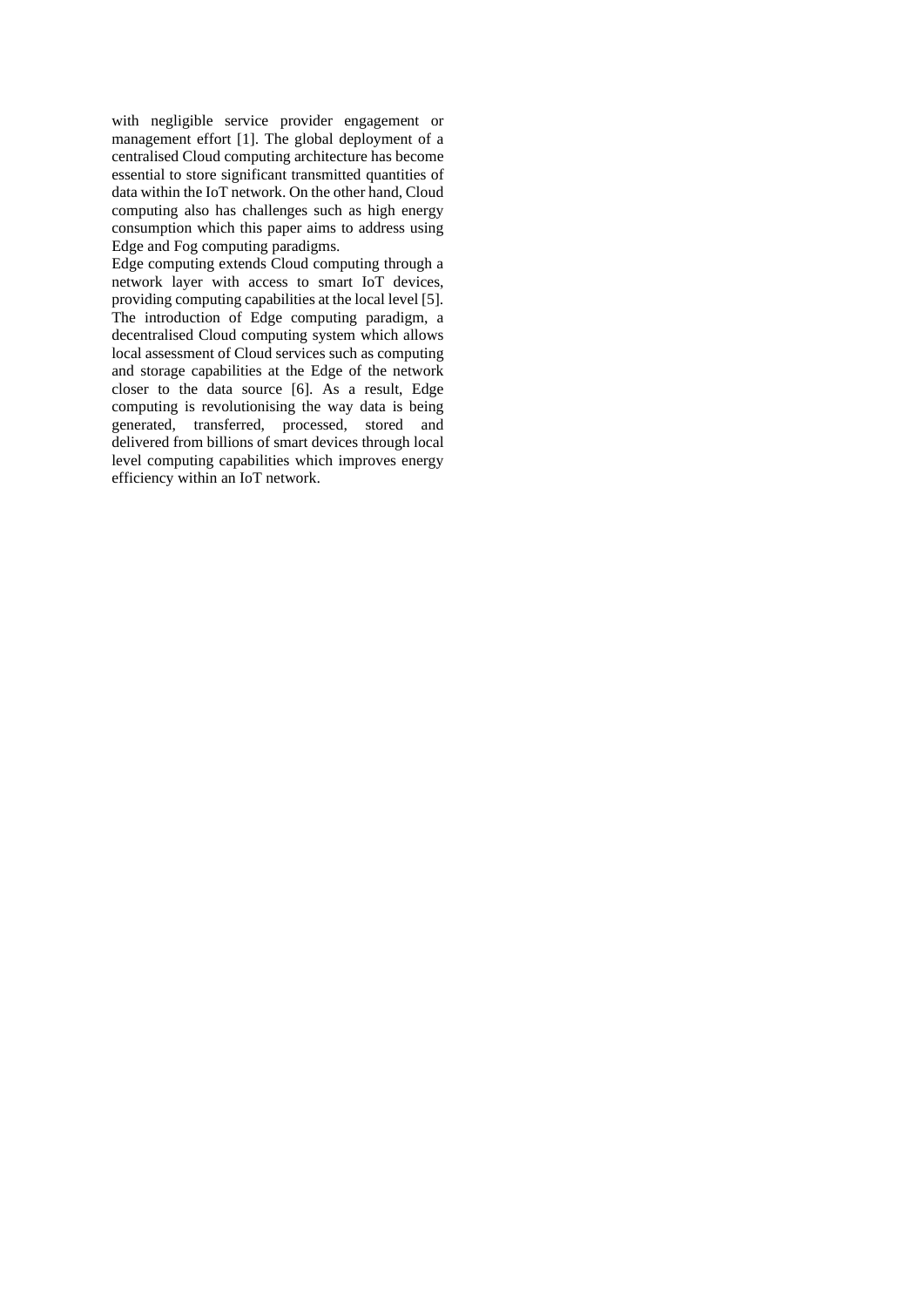### **5. Methodology**

In this section, the introduction of Fog computing within the context of an IoT network is demonstrated through a PoC using the network simulation software toolset to demonstrate Fog computing advantages and how these advantages address Cloud computing limitations such as high energy consumption, latency and network bandwidth usage.

For the benefit of this paper, the network simulation software toolset evaluation exercise is conducted to select the best simulator to use as part of the method to model Fog and Cloud computing within an IoT network with a focus on energy consumption challenge and how Fog computing addresses this challenge.

### **5.1 Network Simulation Software Toolset**

Various network simulation software toolsets with a number of features, functionalities, characteristics and input topology formats have been developed in line with the evolution of IoT, Cloud, Edge and Fog computing paradigms [14]. However, each toolset has advantages, disadvantages and trade-offs involved, which limits the capabilities of one toolset satisfying requirements for every type of network infrastructure scenario.

Testing in a real-world large scale network infrastructure is not practical, high-cost, with risk to impacting live services and applications. Therefore, using a network simulator software toolset to simulate a testbed or development environment is necessary and cost effective within large-scale network infrastructures to test novel solutions prior to launching in a production or live environment [15]. Consequently, determining the most suitable and appropriate network simulation tool can be quite a daunting task for researchers and could lead to severe delays, limitations or flawed simulations.

The simulator used to model and evaluate Cloud and Fog computing continuums should have certain characteristics and capabilities such as measuring latency, energy consumption and network bandwidth usage to fully represent realistic environments reflective of the outputs within a complex environment.

Completing the first stage of the evaluation exercise, three network simulation software toolsets were identified and chosen NetFogSim++, iFogSim and CupCarbon. Some of the attributes validated ranged from extent of programming to energy consumption measurement model inclusion as a function.

The Table 1 presents three network simulation software toolsets evaluated from literature which meet the requirement for energy consumption module attributes which is critical to evaluating infrastructure data management and energy efficiency.

#### Table 1. Network simulation software toolset evaluation table

| <b>Attributes</b>                  | FogNetSim++           | iFogSim               | CupCarbon             |
|------------------------------------|-----------------------|-----------------------|-----------------------|
| Computing Paradigm (Target         | Fog computing         | Fog computing         | Edge computing        |
| System)                            |                       |                       |                       |
| Infrastructure and Network Level   | Distributed data      | Cloud data            | Sensors, Fog          |
| Modelling                          | centres, sensors, Fog | centres Sensors       | nodes. Network links. |
|                                    | nodes, Broker,        | <b>Actuators Fog</b>  | Bandwidth, Network    |
|                                    | Network links.        | Devices Network       | Protocols             |
|                                    | Delays, Handover,     | links Delay Network   |                       |
|                                    | Bandwidth.            | usage Energy          |                       |
|                                    |                       | consumption           |                       |
| <b>Application Level Modelling</b> | Fog network           | Data stream.          | IoT. WSN              |
|                                    |                       | Stream processing     |                       |
| Mobility                           | Yes                   | Yes                   | Yes                   |
| Scalability                        | Yes                   | Yes                   | Yes                   |
| Graphical User Interface           | Yes                   | Yes                   | Yes                   |
| <b>Energy Consumption Module</b>   | Energy                | Energy                | Energy                |
|                                    | consumption limited   | consumption           | consumption           |
|                                    | to Edge node energy   | measured across all   | measured as a         |
|                                    | measurement           | IoT network layers by | function of simulated |
|                                    |                       | different classes of  | time                  |
|                                    |                       | devices, sensors, and |                       |
|                                    |                       | actuators             |                       |
| Sensor Simulation                  | Yes                   | Yes                   | Yes, however,         |
|                                    |                       |                       | not on all protocol   |
|                                    |                       |                       | layers                |
| <b>Physical Sensors</b>            | Yes                   | Yes                   | Yes                   |
| Data Management Process            | Yes                   | Yes                   | Yes                   |
| Capabilities                       |                       |                       |                       |
| Network Communication              | Yes                   | Yes                   | Yes                   |
| Mobile Nodes                       | Yes                   | Yes                   | Yes                   |
|                                    |                       |                       |                       |

# **6. Fog Computing Network Simulator Software Benefits and Challenges**

The following are some of the benefits of Fog computing network simulation software toolsets; the support of multiple features such as fault injection and the arbitrary removal of links and nodes, this allows for the variable mechanism tests for resilience, fault tolerance and complex experiments within realistic environments [15]. Most simulators also have monetary and energy consumption possibilities embedded within network simulator software toolsets. While other network simulators especially for Fog computing has dynamic capabilities such as variable service infrastructure, inclusion and exclusion of more resources on demand to support the dynamic nature of Fog computing environments [15]. There are more benefits to using a network simulator software toolset however, as a primary focus of this paper, most of the benefits mentioned are in line with and supports Fog computing environments.

The amplified mobile device ubiquity and the surge of network and computing end points over the decade through low cost sensors connections has certainly been on the increase. The traditional Cloud computing network infrastructure was not designed with the capacity to manage compute, processing and storage for billions of devices with multiple end points and irregular network connection in a dynamic environment [16]. In addition, the profound complexity of design, test, implementation and heterogeneous formats of data sources from the sharp increase in number of sensors embedded within IoT devices will require a greater level of understanding and a steep learning curve to be able to model and simulate these environments. These challenges through lessons learnt serves to encourage the developmental review of a more improved design, reliability, fault tolerance and holistic network simulation software toolset modelling and framework. For the control of the control of the control of the control of the control of the control of the control of the control of the control of the control of the control of the control of the control of the control of the con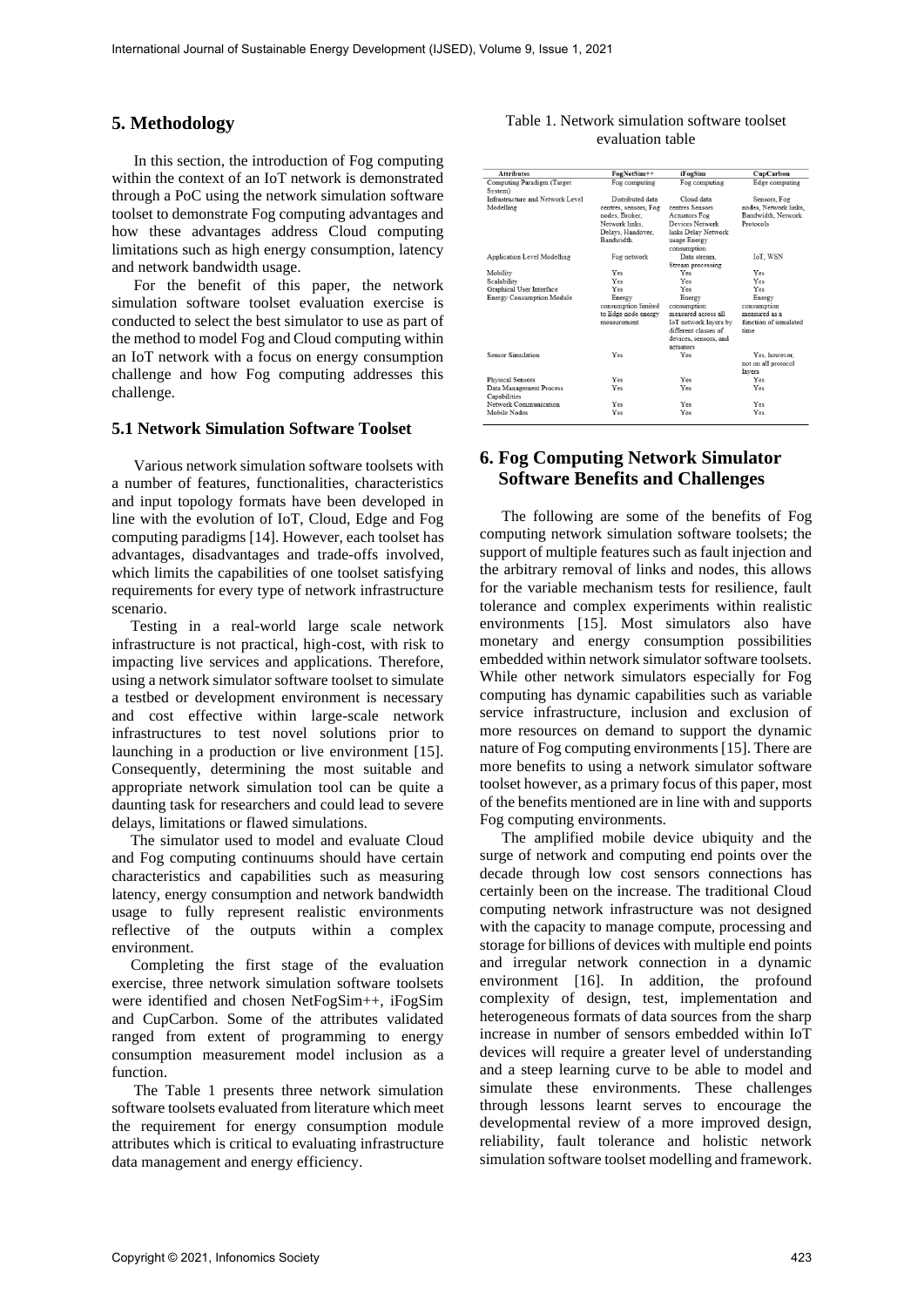Additionally, current network simulation software toolsets have to manage a multitude of variable workloads due to increased number of devices consequently, there should be greater support for modelling heterogeneous data abstractions and network topological workflow, heterogeneous query and dataflows.

FogNetSim++ is a network simulation software toolset designed on the open source OMNeT++ framework and developed for Fog computing, enabling users to configure large scale Fog network simulations using detailed configuration options, extensive libraries and discrete events. Furthermore, FogNetSim++ allows users to simulate variable features of heterogeneous devices, such as handover to track data or device source using flexible design and the incorporation of bespoke algorithms through class extension [17]. Some key features of the network simulation software toolset evaluation specific include the energy consumption module which FogNetSim++ supports through extensive energy measure for each participating Fog nodes and mobile devices, and a range of mobility models.

iFogSim is a Java technology based state-of-theart simulation software toolset designed for Fog computing environment scenario experiments in assessing resource management, scheduling policies including impact on energy consumption, latency and network bandwidth usage measurement [18]. Furthermore, iFogSim has extensive capabilities to simulate and model various infrastructure scenarios and features such as RAM, transient storage capabilities, CPU and energy consumption modelling. As a Java based network simulation software toolset, iFogSim supports multiple java classes that corresponds to applications, sensors, actuators, tuples and Fog devices, Fog nodes and large-scale heterogeneous nodes. In addition, iFogSim has been extended to optimise data placements in IoT devices and Fog nodes to ensure the management of data placements in relation to various objectives such as improving energy consumption, latency and network bandwidth usage [19]. iFogSim, was designed with detailed energy consumption measurement capabilities across all layers of the network which is the focus of the PoC. Consequently, iFogSim is the best fit for measuring energy efficiency, latency and network bandwidth usage in an IoT network infrastructure. And the continuous continuous continuous continuous methods. The main of the continuous continuous continuous continuous continuous continuous continuous continuous continuous continuous continuous continuous continuous

CupCarbon is a Java based developed network simulation software toolset designed with easy to use configurable objects, multi agent capabilities with embedded wireless network simulator geolocation sensor which supports digital geographic interface such as OpenStreetMap and simulate sensor networks and modelling. CupCarbon main architecture comprises of about seven modules: 2D/3D city model module, Mobility module, Network module, Communication Script module, Radio Channel

Propagation module, Interference module and Simulation module [20]. The mobility, network, communication and simulation modules are relevant however, there are significant limitations such as the energy simulation module which is calculated as a function of simulated time and not an extensive analysis of the data management process. Furthermore, CupCarbon is developed and designed for Edge computing and does not support the Fog computing layer specific technology paradigm. As a result, CupCarbon is not a suitable network simulation software toolset for this paper.

Under NetFogSim++, the energy measurement is done through participating Fog nodes only excluding the sensor and actuator embedded device layer which limits the scale at which this simulator can model Fog capabilities while in iFogSim, energy consumption is measured across all the devices including Fog nodes, applications, tuples and sensors across all network computing layers. Where iFogSim provides a comprehensive and extensive energy consumption analysis through all computing layers involved within the infrastructure. However, with CupCarbon, energy consumption is measured as a function of the time it takes to transmit data to the Cloud computing layer. This lacks support for sensors, actuators, geographical mobility and other Fog modelling capabilities. Therefore, iFogSim network simulation software toolset is best suited to evaluate data management and energy consumption for Cloud and Fog computing infrastructures.

# **7. Energy Consumption Estimation Analysis**

The simulation scenario modelled in Figures 2 and 3 is configured with data processed at 3 million instructions per second, uplink bandwidth of 1GB, downlink bandwidth of 1.5GB while the sensors and actuators transmit data to the Fog node at the rate of 50 milli seconds.

iFogSim has a network GUI which visualises the topological models as shown in Figure 2 and 3 with the required parameters used to demonstrate the PoC. Furthermore, Figure 4 highlights energy consumption increase for Cloud data centre when data processing is routed to the Cloud while the opposite occurs when processing is routed through the Fog nodes (DC). However, the rate of change for DC Cloud and DC Fog also varies, with the level energy consumption increased for both DC Fog and DC Cloud as the configuration is scaled up however, at different rates as shown in Figure 4. The network topological configuration of 5 Fog nodes and 3 devices (5,3) with an energy output measurement of 8072KJ and 16145KJ for DC Fog and DC Cloud respectively. This shows the rate of energy consumption increase for DC Cloud is roughly double the rate of increase for DC Fog. With regards to scalability, Figures 2 and 3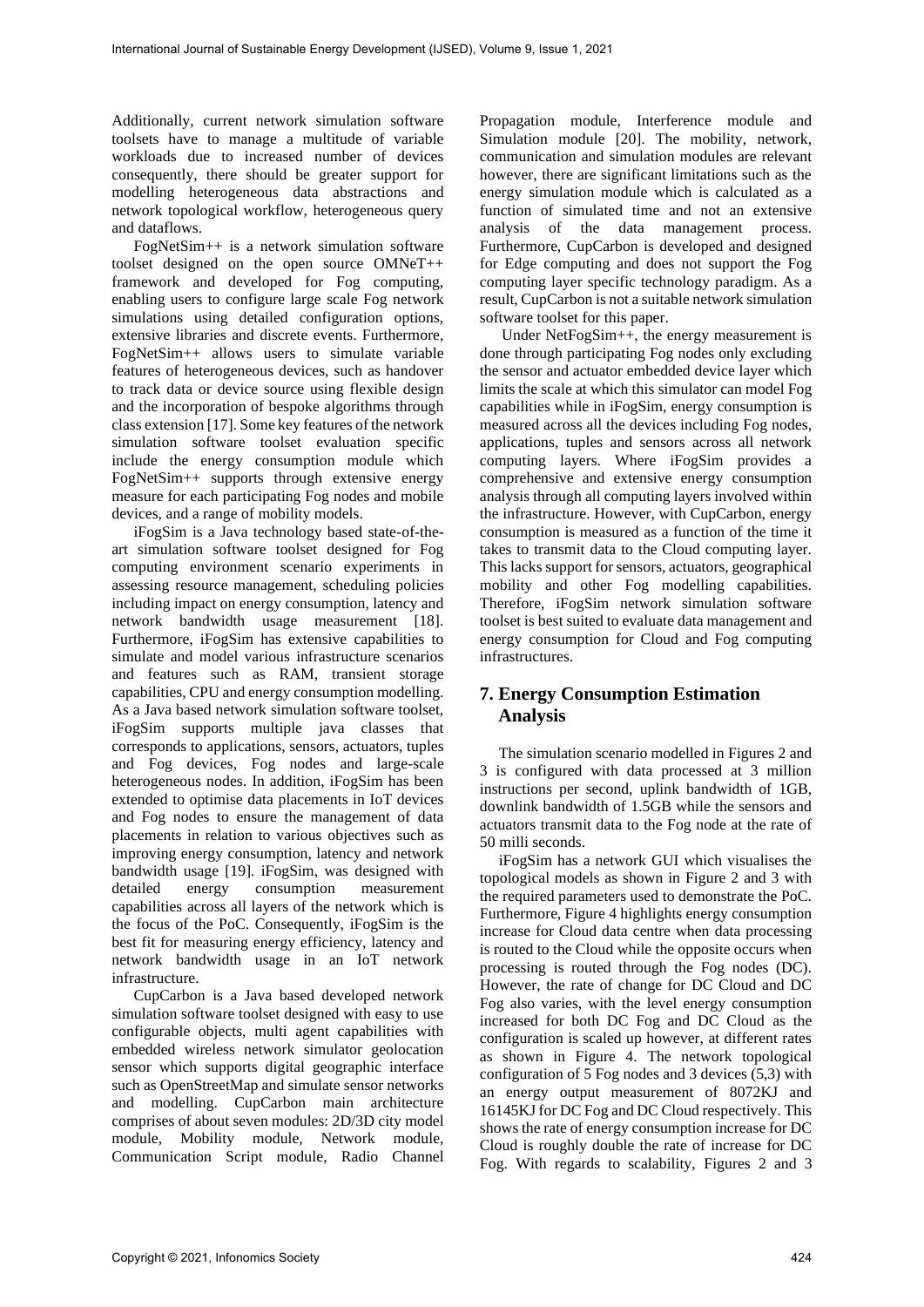describe increased scale of Fog nodes and devices from 1,3 to 5,5 and proportionate to an increase in energy consumption.



Figure 2. iFogSim network topology configuration 1 Fog node with 3 devices connected (1,3)



Figure 3. iFogim network topology configuration 5 Fog nodes with 5 devices connected (5,5)



Figure 4. DC Fog and Cloud energy consumption combined output

## **8. Results and Discussion**

The results demonstrate that Fog infrastructure is significantly more energy efficient than Cloud approaches when processing data and as network infrastructure scales. Based on linear trend analysis in Figures 5 and 6, it can be observed that the energy consumption linear equations are Y=11.589x+8027.8 and Y=21.916x+16061 for DC Fog and DC Cloud.

The linear equations gradient parameter indicates the energy consumption rate of change as infrastructure increases. DC Fog and DC Cloud demonstrated energy consumption rate of change values of 11.589 and 21.916 respectively. Although



Figure 5. DC Fog energy consumption output



Figure 6. DC Cloud data centre energy consumption output

performance parameters demonstrate that both DC Fog and DC Cloud are linear. The rate of change for energy consumption in DC Fog data processing is 89% lower compared to DC Cloud. Furthermore, as scale increases, DC Cloud increases at a higher rate of change of 62%, making DC Fog a preferred option for energy savings. However, due to limited capabilities, only 5 user devices with up to  $5x10000 = 50000$ concurrent tasks can be computed at a single Fog node compared to DC Cloud based approach which is more scalable and can handle up to 30 end user devices with  $30x10000 = 300000$  tasks per node due to increased range of capacity.

### **9. Conclusion**

The network simulation software toolset evaluation demonstrated iFogSim as the most suitable simulator toolset for investigating the energy consumption measurements for data management in an IoT network infrastructure. The PoC further demonstrates that the introduction of Fog computing layer to the IoT architecture extending the traditional Cloud computing infrastructure successfully reduces the energy consumption levels when data is processed through the Fog computing layer as opposed to the Cloud computing layer. There are other benefits of Fog computing alongside the various methods that can further reduce energy consumption and conform to some Sustainable Development Goals (SDG) such as improved scheduling in Fog nodes and the use of algorithms to enhance data management performance. For the state of the state and the state of the state and the state of the state of the state and the state of the state of the state of the state of the state of the state of the state of the state of the state of the st